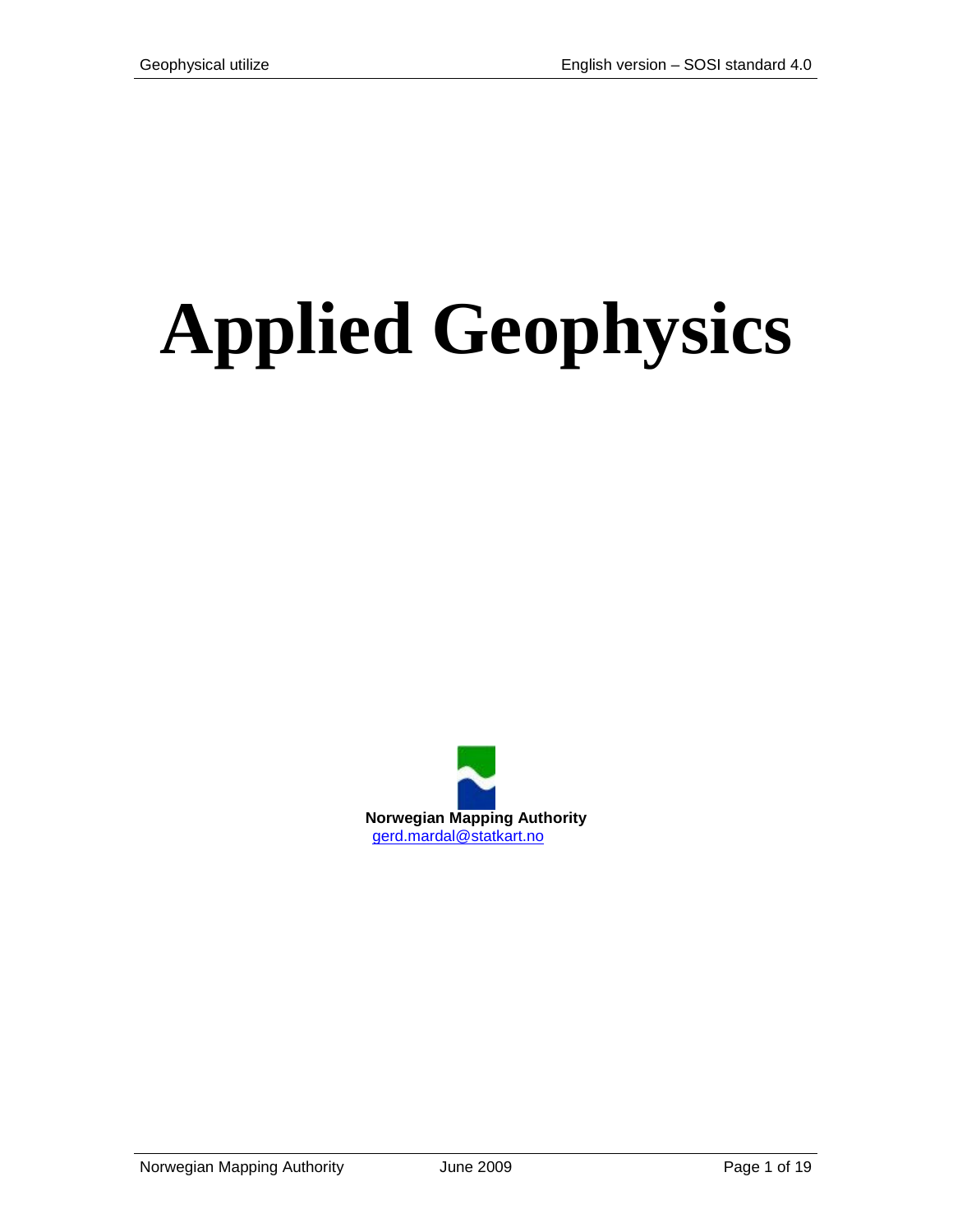# Table of contents

| 1.1      |             |                                                                        |  |
|----------|-------------|------------------------------------------------------------------------|--|
| 1.2      |             |                                                                        |  |
| 1.2.1    |             |                                                                        |  |
| 122      |             |                                                                        |  |
| 1.2.3    |             |                                                                        |  |
| 1.2.4    |             |                                                                        |  |
| 1.2.5    |             |                                                                        |  |
| 1.2.6    |             |                                                                        |  |
| 1.2.7    |             |                                                                        |  |
| 1.2.8    |             |                                                                        |  |
| 1.2.9    |             |                                                                        |  |
| 1.2.10   |             |                                                                        |  |
| 1.2.11   |             | Association << Topo>> GeophysicallyInterpretedSurface-GeoDelimLine  10 |  |
| 1.2.12   |             | Association < <topo>&gt; GeophysicalMeasArea-GeoDelimLine  10</topo>   |  |
| 1.2.12.1 |             |                                                                        |  |
|          | 1.2.12.1.1  |                                                                        |  |
|          | 1.2.12.1.2  |                                                                        |  |
|          | 1.2.12.1.3  |                                                                        |  |
|          | 1.2.12.1.4  |                                                                        |  |
|          | 1.2.12.1.5  |                                                                        |  |
|          | 1.2.12.1.6  |                                                                        |  |
|          | 1.2.12.1.7  |                                                                        |  |
|          | 1.2.12.1.8  |                                                                        |  |
|          | 1.2.12.1.9  |                                                                        |  |
|          | 1.2.12.1.10 |                                                                        |  |
|          | 1.2.12.1.11 |                                                                        |  |
|          | 1.2.12.1.12 |                                                                        |  |
|          | 1.2.12.1.13 |                                                                        |  |
|          | 1.2.12.1.14 |                                                                        |  |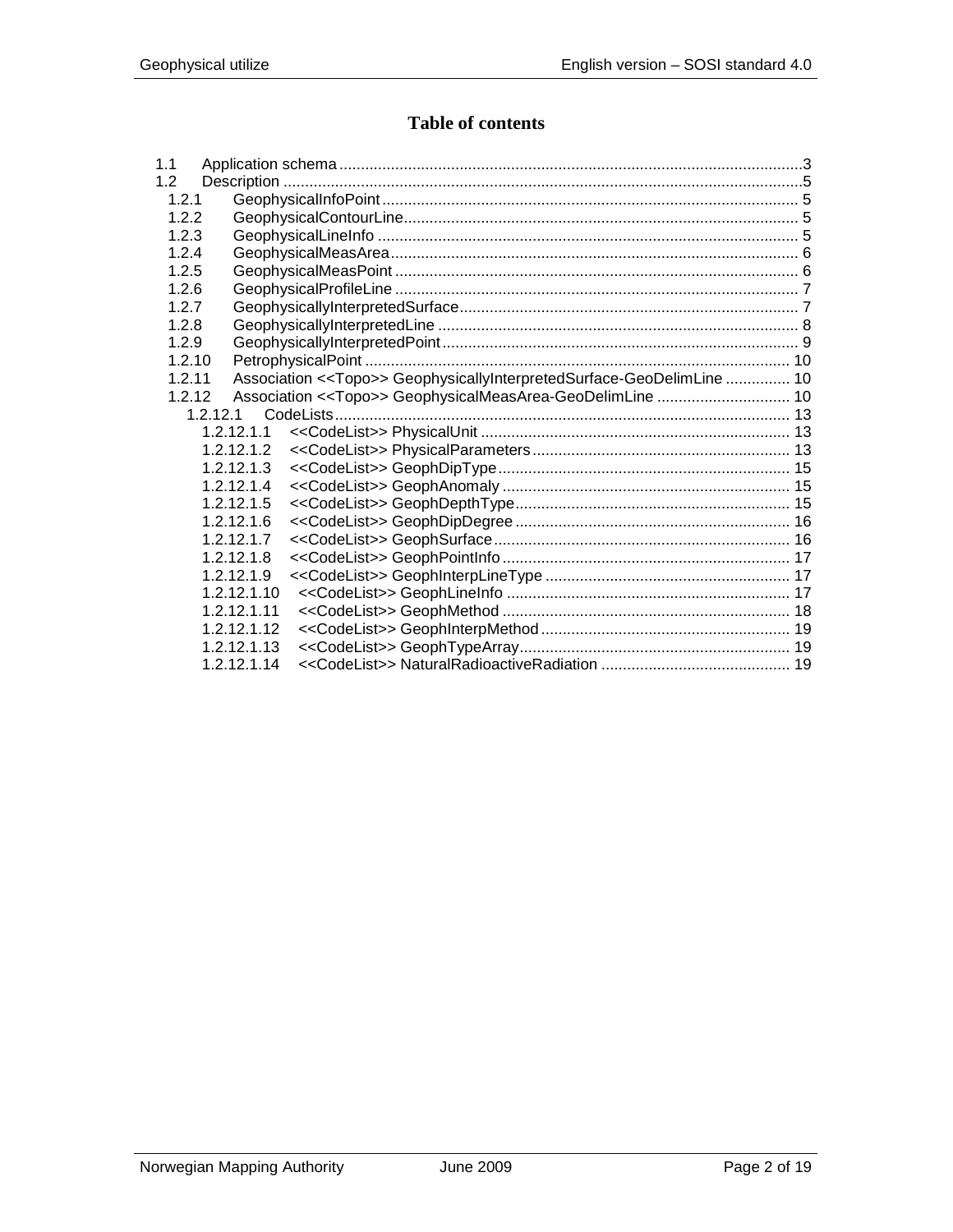# <span id="page-2-0"></span>**1.1 Application schema**

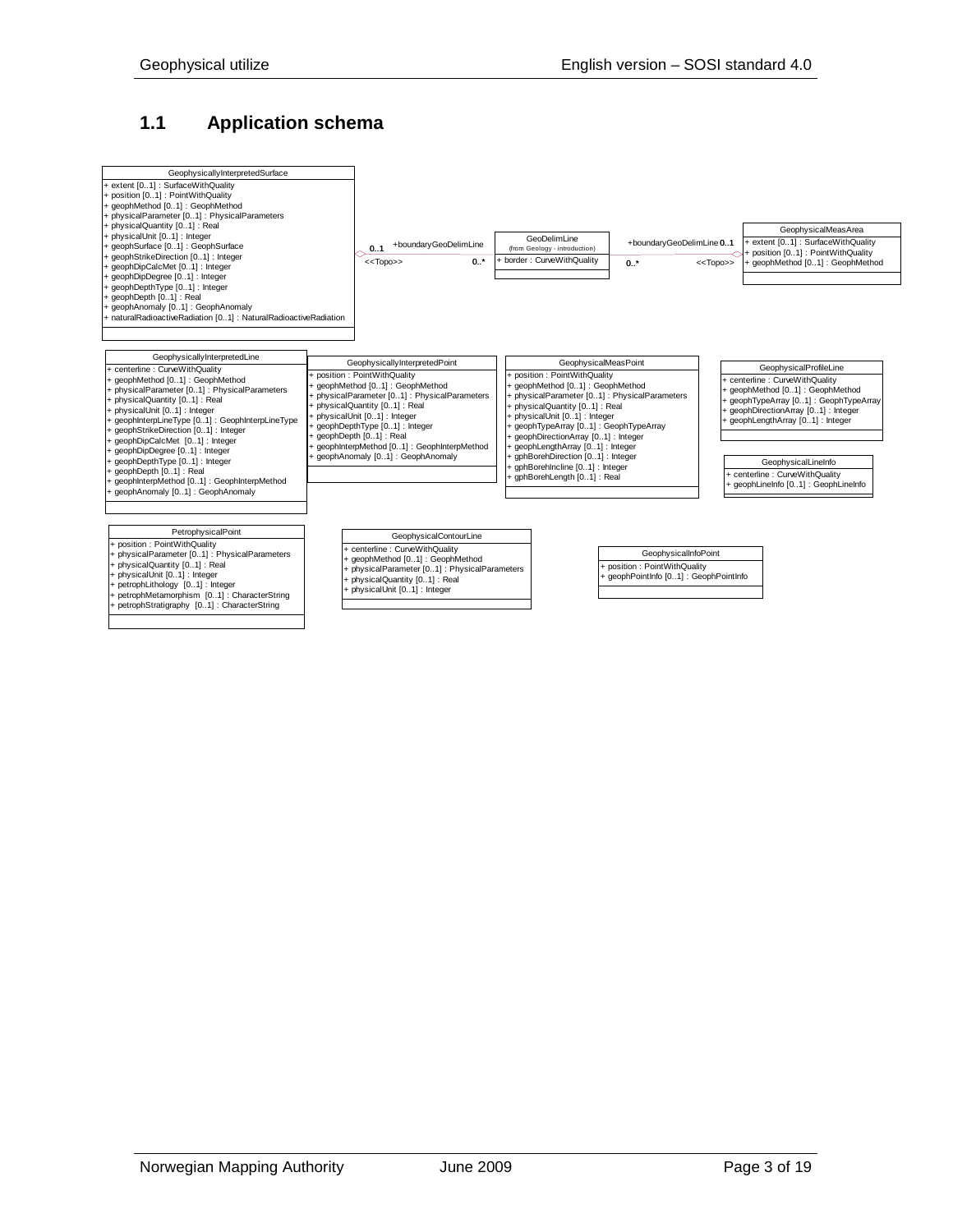| < <codelist>&gt;</codelist>                         | < <codelist>&gt;</codelist>                           |                              |  | < <codelist>&gt;<br/>GeophInterpLineType</codelist> |                             |                               |                                      |                             | < <codelist>&gt;<br/>GeophMethod</codelist>                                       |                                               |
|-----------------------------------------------------|-------------------------------------------------------|------------------------------|--|-----------------------------------------------------|-----------------------------|-------------------------------|--------------------------------------|-----------------------------|-----------------------------------------------------------------------------------|-----------------------------------------------|
| <b>Physical Parameters</b>                          | GeophSurface                                          |                              |  |                                                     |                             |                               |                                      |                             |                                                                                   |                                               |
| + Seismic velocity = 10                             | - Distinct magnetic band = 1                          |                              |  | + Distinct magnetic band = 1                        |                             |                               |                                      |                             | + Magnetic total field, aeroplane = 10<br>+ Magnetic total field, helicopter = 20 |                                               |
| + Resistivity = 20                                  | Deep magnetic band = 2                                |                              |  | + Deep magnetic band?? $= 2$                        |                             |                               |                                      |                             |                                                                                   |                                               |
| + Apparent resistivity = 25                         | + Diffuse, strong magnetic band = 3                   |                              |  | + Diffuse, strong magnetic band = 3                 |                             |                               |                                      |                             | + Magnetic total field, ground = 30                                               |                                               |
| + Conductivity = 30                                 | Diffuse, weak magnetic band = 4                       |                              |  | + Diffuse, weak magnetic band = 4                   |                             |                               |                                      |                             |                                                                                   | + Vertical magnetic gradient, aeroplane = 40  |
| + Apparent conductivity = 35                        | Discordant magnetic band = 5                          |                              |  | + Discordant magnetic band = 5                      |                             |                               |                                      |                             |                                                                                   | + Vertical magnetic gradient, helicopter = 50 |
| + EM wave velocity = 40                             | Banded magnetisation pattern, low mag. level = 10     |                              |  | + Distinct magnetic contact = 10                    |                             |                               |                                      |                             | + Vertical magnetic gradient, ground = 60                                         |                                               |
| $+ Time = 50$                                       | + Banded magnetisation pattern, medium mag. level = 1 |                              |  | + Discordant magnetic contact = 11                  |                             |                               |                                      |                             | + Magnetic susceptibility = 70                                                    |                                               |
| + Bouguer anomaly = 60                              | Banded magnetisation pattern, high mag. level = 12    |                              |  | + Diffuse magnetic contact = 12                     |                             |                               |                                      |                             | + Gravimetry = 80                                                                 |                                               |
| + Magnetic field strength = 70                      | + Irregular mag. pattern, low mag. level = 13         |                              |  | $+$ Antiform, certain = 20                          |                             |                               |                                      |                             | + Radiometric, helicopter = 90                                                    |                                               |
| + Magnetic gradient value = 80                      | + Irregular mag.pattem, medium mag. level = 14        |                              |  | + Antiform, uncertain = 21                          |                             |                               |                                      |                             | + Radiometric, ground = 100                                                       |                                               |
| $+$ IP value = 90                                   | + Irregular mag.pattem, high mag. level = 15          |                              |  | + Synform, certain = 22                             |                             |                               |                                      |                             | $+$ Radon = 110                                                                   |                                               |
| + Countings = 100                                   | + Good electrical conductor = 50                      |                              |  | + Synform, uncertain = 23                           |                             |                               |                                      |                             | + VLF, helicopter = 120                                                           |                                               |
| $+$ Voltage = 110                                   | + Medium good electrical conductor = 51               |                              |  | + Magnetic dislocation = 30                         |                             |                               |                                      |                             | $+$ VLF, ground = 130                                                             |                                               |
| + Field weakening = 120                             | + Weak electrical conductor = 52                      |                              |  | + Good electrical conductor = 50                    |                             |                               |                                      |                             | + EM, helicopter = 140                                                            |                                               |
| + Time constant = 130                               | + Geophysical surface, unspecified = 90               |                              |  | + Medium good electrical conductor = 51             |                             |                               |                                      |                             | $+$ EM, ground = 150                                                              |                                               |
| + Remanent magnetisation, declination = 140         |                                                       |                              |  | + Weak electrical conductor = 52                    |                             |                               |                                      |                             | + Ground penetrating radar = 180                                                  |                                               |
| + Remanent magnetisation, inclination = 141         |                                                       |                              |  | + Geophysical line, unspecified = 90                |                             |                               |                                      |                             | + Conductivity/resistivity = 190                                                  |                                               |
| $+$ Density = 150                                   |                                                       |                              |  |                                                     |                             |                               |                                      | $+ IP = 220$                |                                                                                   |                                               |
| + Temperatur = 160                                  |                                                       |                              |  |                                                     |                             |                               |                                      | $+ SP = 230$                |                                                                                   |                                               |
| + Magnetic susceptibility = 170                     | < <codelist>&gt;</codelist>                           | < <codelist>&gt;</codelist>  |  |                                                     | < <codelist>&gt;</codelist> |                               |                                      | $+ CP = 240$                |                                                                                   |                                               |
| $+$ Q value = 180                                   | GeophTypeArray                                        | PhysicalUnit                 |  |                                                     |                             | Natural Radioactive Radiation |                                      |                             | + Reflection seismic = 250                                                        |                                               |
| + Magnetic permeability = 190                       | + Schlumberger AB/2 = 10                              | $+m/s = 10$                  |  | Low radiation/concentration = 1                     |                             |                               |                                      |                             | + Refraction seismic = 270                                                        |                                               |
| $-Di$ electricity = 200                             | + Gradient electrode configuration = 20               | $+$ ohmm = 20                |  | + Medium radiation/concentration = 2                |                             |                               |                                      |                             | + Temperatur = 280                                                                |                                               |
| + Concentration Cs-137 = 210                        | + Pole-pole electrode configuration = 30              | $+ mS/m = 30$                |  |                                                     |                             |                               |                                      |                             | + Neutron $log = 290$                                                             |                                               |
| + Depth, magnetic basement = 220                    | + Pole-dipole electrode configuration = 40            | $+m/ns = 40$                 |  | + High radiation/concentration = 3                  |                             |                               |                                      |                             | $+$ Gamma log = 300                                                               |                                               |
| Penetration depth, ground penetrating radar = 225   | + Dipole-dipole electrode configuration = 50          | $+ ns = 50$                  |  |                                                     |                             |                               |                                      |                             | + Acoustical log = 310                                                            |                                               |
| + Depth, reflector = 230                            | + Wenner electrode configuration = 60                 | $+ ms = 55$                  |  |                                                     |                             |                               |                                      |                             | + Resistivity/conductivity, borehole = 320                                        |                                               |
| + Level. reflector = 231                            |                                                       |                              |  | < <codelist>&gt;</codelist>                         |                             |                               |                                      |                             |                                                                                   |                                               |
| + Depth, refractor = 235                            |                                                       | $+mGal = 60$                 |  | GeophPointInfo                                      |                             |                               |                                      |                             |                                                                                   |                                               |
| + Level, refractor = 236                            |                                                       | $+ nT = 70$<br>$+ nT/m = 80$ |  |                                                     |                             |                               | < <codelist>&gt;</codelist>          |                             |                                                                                   |                                               |
| + Depth, conductor of electricity = 240             |                                                       |                              |  | + Earth electrode = 1                               |                             |                               | GeophInterpMethod                    |                             |                                                                                   |                                               |
| + Level, electrical conductor = 241                 |                                                       | $+ \% = 90$                  |  | $+$ Noise source = 2                                |                             |                               | + Not interpreted/modelled = 0       |                             |                                                                                   |                                               |
|                                                     |                                                       | $+ c/s = 100$                |  |                                                     |                             |                               | + Interpreted/modelled = 1           |                             |                                                                                   |                                               |
|                                                     |                                                       | $+$ micro $V = 110$          |  |                                                     |                             |                               |                                      |                             |                                                                                   |                                               |
|                                                     |                                                       | $+mV = 112$                  |  | < <codelist>&gt;</codelist>                         |                             |                               |                                      |                             |                                                                                   |                                               |
| < <codelist>&gt;</codelist>                         |                                                       | $+V = 115$                   |  | GeophLineInfo                                       |                             |                               |                                      |                             |                                                                                   |                                               |
| GeophDepthType                                      |                                                       | $+ PT/m = 130$               |  |                                                     |                             |                               | < <codelist>&gt;</codelist>          |                             |                                                                                   |                                               |
| + Penetration depth, ground penetrating radar = 10  |                                                       | $+$ kg/m3 = 150              |  | $+$ Noise source = 1                                |                             |                               | GeophDipDegree                       |                             |                                                                                   |                                               |
| + Depth to reflector, ground penetrating radar = 20 |                                                       | $+ 0C = 160$                 |  | $+$ Earth cable = 2                                 |                             |                               | + Steep $(60-90^\circ) = 10$         |                             |                                                                                   |                                               |
| + Level, reflector (ground penetrating radar)) = 21 |                                                       | $+ H/m = 190$                |  | + Energizing loop = 3                               |                             |                               | + Medium $(30-60^\circ) = 20$        |                             |                                                                                   |                                               |
| + Depth to reflector, reflection seismic = 30       |                                                       | $F/m = 200$                  |  |                                                     |                             |                               | + Gently sloping $(0-30^\circ)$ = 30 |                             |                                                                                   |                                               |
| + Level, reflector (reflection seismic) = 31        |                                                       | $+$ kBq/m2 = 210             |  |                                                     |                             |                               | $+$ Uncertain = 40                   |                             |                                                                                   |                                               |
| + Depth to refractor = 40                           |                                                       | $+m = 220$                   |  |                                                     |                             |                               |                                      |                             |                                                                                   |                                               |
| + Level, refractor = 41                             |                                                       | + Undefined = 300            |  |                                                     |                             |                               |                                      |                             |                                                                                   |                                               |
| + Depth to magnetic basement = 50                   |                                                       |                              |  |                                                     |                             |                               |                                      |                             |                                                                                   |                                               |
| + Depth to electrical conductor = 60                |                                                       |                              |  |                                                     |                             |                               |                                      | < <codelist>&gt;</codelist> |                                                                                   |                                               |
| + Level, electrical conductor = 61                  |                                                       | < <codelist>&gt;</codelist>  |  |                                                     |                             |                               |                                      | GeophAnomaly                |                                                                                   |                                               |
|                                                     |                                                       | GeophDipType                 |  |                                                     |                             | + Very strong = 10            |                                      |                             |                                                                                   |                                               |
|                                                     | + Value calculated from magnetic modelling = 10       |                              |  |                                                     |                             | $F$ Strong = 20               |                                      |                             |                                                                                   |                                               |
|                                                     | + Dip direction interpreted from shape of curve = 20  |                              |  |                                                     |                             | $+$ Medium = 30               |                                      |                             |                                                                                   |                                               |
|                                                     |                                                       |                              |  |                                                     |                             | $+$ Weak = 40                 |                                      |                             |                                                                                   |                                               |
|                                                     |                                                       |                              |  |                                                     |                             | $+$ Very weak = 50            |                                      |                             |                                                                                   |                                               |
|                                                     |                                                       |                              |  |                                                     |                             |                               |                                      |                             | + Reduced penetration, ground penetrating radar = 90                              |                                               |
|                                                     |                                                       |                              |  |                                                     |                             |                               |                                      |                             |                                                                                   |                                               |
|                                                     |                                                       |                              |  |                                                     |                             |                               |                                      |                             |                                                                                   |                                               |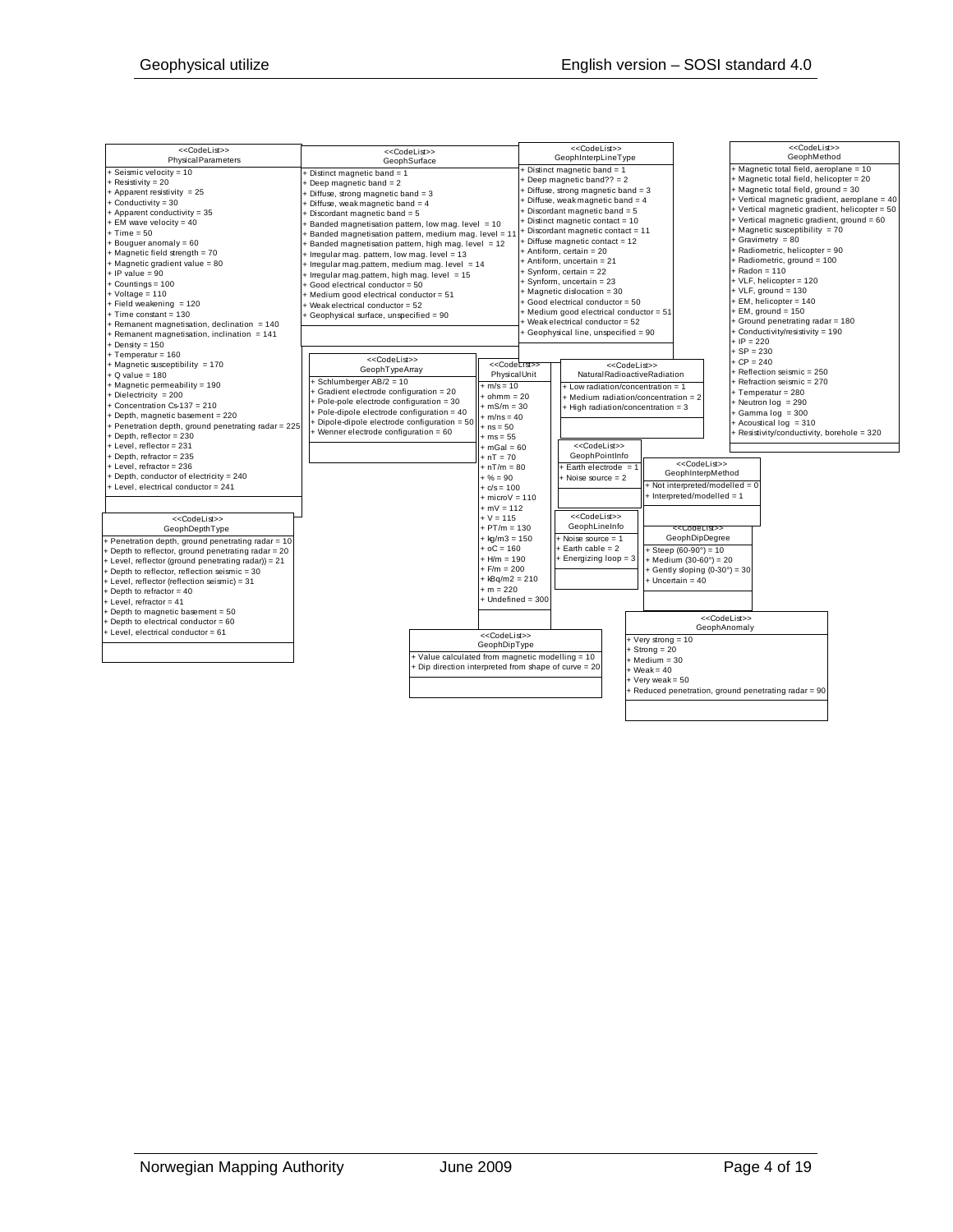# <span id="page-4-0"></span>**1.2 Description**

## <span id="page-4-1"></span>**1.2.1 GeophysicalInfoPoint**

| No  | Name/                                    | Description                                                                                                                            | Obligation/ | Maximum   | Type               | Constraint |
|-----|------------------------------------------|----------------------------------------------------------------------------------------------------------------------------------------|-------------|-----------|--------------------|------------|
|     | Role name                                |                                                                                                                                        | Condition   | Occurrenc |                    |            |
|     |                                          |                                                                                                                                        |             | е         |                    |            |
|     | <b>Class</b><br>GeophysicalInfo<br>Point | site where bedrock sample<br>has been collected and on<br>which measurements of<br>physical parametres have<br>been carried out in the |             |           |                    |            |
|     |                                          | laboratory.                                                                                                                            |             |           |                    |            |
| 1.1 | position                                 | location where the object<br>exists                                                                                                    | 1           |           | PointWithQuali     |            |
| 1.2 | geophPointInfo                           | point objects that are not<br>geophysical objects<br>themselves, but that are<br>important for the<br>interpretation of these          | $\Omega$    |           | GeophPointInf<br>o |            |

# <span id="page-4-2"></span>**1.2.2 GeophysicalContourLine**

| No  | Name/<br>Role name                  | Description                                                        | Obligation/<br>Condition | Maximum<br>Occurrenc<br>е | <b>Type</b>                 | Constraint |
|-----|-------------------------------------|--------------------------------------------------------------------|--------------------------|---------------------------|-----------------------------|------------|
| 2   | Class<br>GeophysicalCont<br>ourLine | isoline drawn through<br>points with the same<br>geophysical value |                          |                           |                             |            |
| 2.1 | centerline                          | course followed by the<br>central part of the object               | 1                        | 1                         | <b>CurveWithQual</b><br>ity |            |
| 2.2 | geophMethod                         | measuring technique for<br>accomplished geophysical<br>measurement | $\Omega$                 | 1                         | GeophMethod                 |            |
| 2.3 | physicalParamet<br>er               | various types of physical<br>and petrophysical<br>parameters       | $\Omega$                 | 1                         | PhysicalParam<br>eters      |            |
| 2.4 | physicalQuantity                    | quantitative statement of a<br>physical quantity                   | $\overline{0}$           | 1                         | Real                        |            |
| 2.5 | physicalUnit                        | unit in which the physical<br>parameters are given                 | $\mathbf 0$              | 1                         | Integer                     |            |

## <span id="page-4-3"></span>**1.2.3 GeophysicalLineInfo**

| No  | Name/<br>Role name                      | Description                                                                                                | Obligation/<br>Condition | Maximum<br>Occurrenc<br>е | Type                        | Constraint |
|-----|-----------------------------------------|------------------------------------------------------------------------------------------------------------|--------------------------|---------------------------|-----------------------------|------------|
| 3   | <b>Class</b><br>GeophysicalLinel<br>nfo | supplementary information<br>about line types not<br>necessarily related to<br>geophysical<br>measurements |                          |                           |                             |            |
| 3.1 | centerline                              | course followed by the<br>central part of the object                                                       |                          |                           | <b>CurveWithQual</b><br>ıt٧ |            |
| 3.2 | geophLineInfo                           | line objects that are not                                                                                  |                          |                           | GeophLineInfo               |            |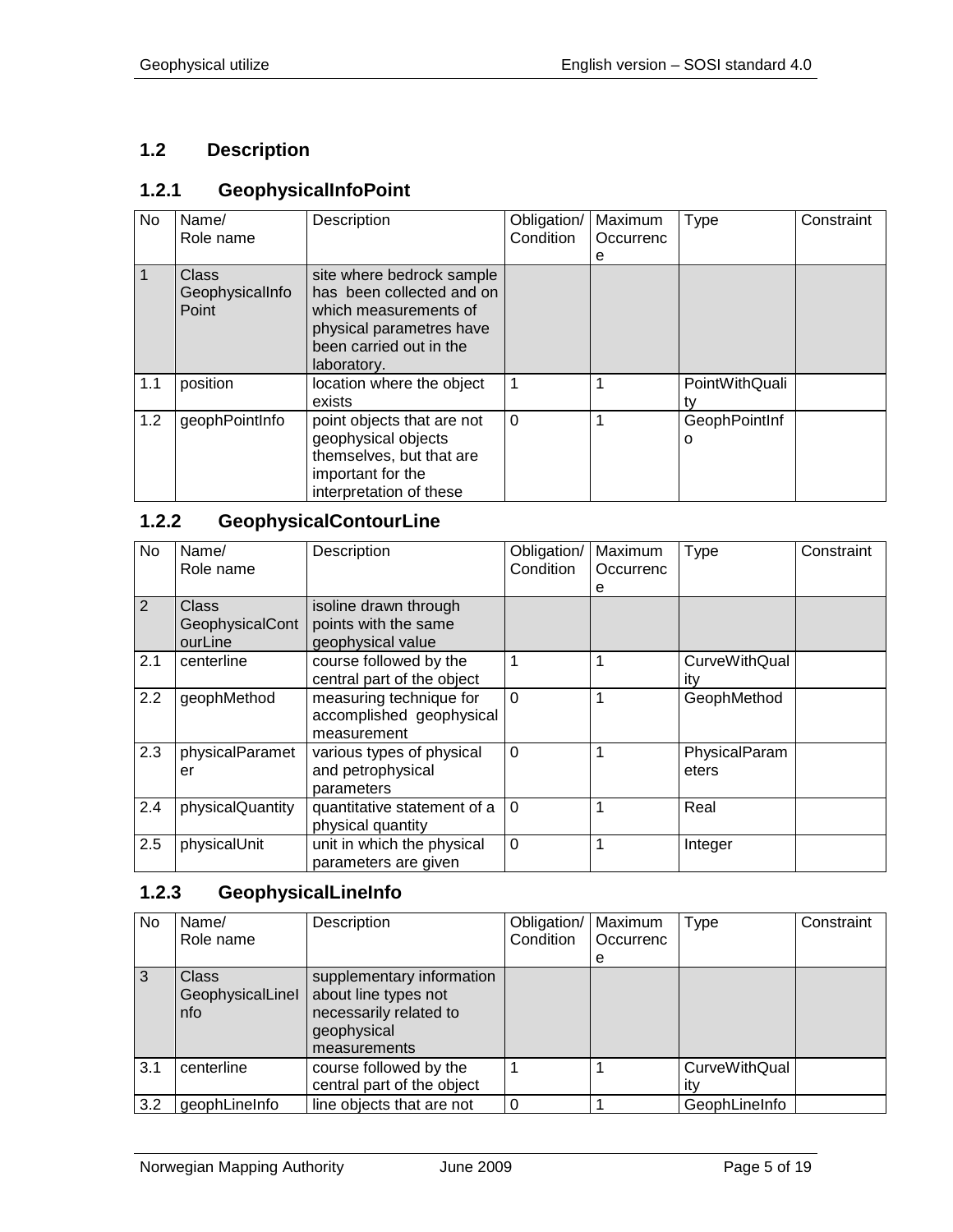| geophysical objects<br>themselves, but that are |  |  |
|-------------------------------------------------|--|--|
| important for the                               |  |  |
| interpretation of these                         |  |  |

#### <span id="page-5-0"></span>**1.2.4 GeophysicalMeasArea**

| No             | Name/<br>Role name               | Description                                                        | Obligation/<br>Condition | Maximum<br>Occurrenc | <b>Type</b>            | Constraint       |
|----------------|----------------------------------|--------------------------------------------------------------------|--------------------------|----------------------|------------------------|------------------|
| $\overline{4}$ | Class<br>GeophysicalMea<br>sArea | area with geophysical<br>measurements                              |                          | е                    |                        |                  |
| 4.1            | extent                           | area over which an object<br>extends                               | $\Omega$                 |                      | SurfaceWithQu<br>ality |                  |
| 4.2            | position                         | location where the object<br>exists                                | $\overline{0}$           | 1                    | PointWithQuali<br>tv   |                  |
| 4.3            | geophMethod                      | measuring technique for<br>accomplished geophysical<br>measurement | $\Omega$                 | 1                    | GeophMethod            |                  |
| 4.4            | Role<br>boundaryGeoDeli<br>mLine |                                                                    | $\Omega$                 | N                    | GeoDelimLine           | Aggregrati<br>on |

# <span id="page-5-1"></span>**1.2.5 GeophysicalMeasPoint**

| <b>No</b> | Name/<br>Role name                       | Description                                                          | Obligation/<br>Condition | Maximum<br>Occurrenc<br>е | <b>Type</b>            | Constraint |
|-----------|------------------------------------------|----------------------------------------------------------------------|--------------------------|---------------------------|------------------------|------------|
| 5         | <b>Class</b><br>GeophysicalMea<br>sPoint | site where geophysical<br>measurements have been<br>carried out.     |                          |                           |                        |            |
| 5.1       | position                                 | location where the object<br>exists                                  | 1                        | 1                         | PointWithQuali<br>ty   |            |
| 5.2       | geophMethod                              | measuring technique for<br>accomplished geophysical<br>measurement   | $\mathbf 0$              | 1                         | GeophMethod            |            |
| 5.3       | physicalParamet<br>er                    | various types of physical<br>and petrophysical<br>parameters         | $\mathbf 0$              | 1                         | PhysicalParam<br>eters |            |
| 5.4       | physicalQuantity                         | quantitative statement of a<br>physical quantity                     | $\mathbf 0$              | 1                         | Real                   |            |
| 5.5       | physicalUnit                             | unit in which the physical<br>parameters are given                   | $\mathbf 0$              | 1                         | Integer                |            |
| 5.6       | geophTypeArray                           | types of cable array used<br>for geophysical<br>??survey/measurement | $\mathbf 0$              | 1                         | GeophTypeArr<br>ay     |            |
| 5.7       | geophDirectionAr<br>ray                  | direction of laid cable in<br>degrees                                | $\mathbf 0$              | 1                         | Integer                |            |
| 5.8       | geophLengthArra                          | length of laid cable in<br>metres                                    | $\mathbf 0$              | 1                         | Integer                |            |
| 5.9       | gphBorehDirectio<br>n                    | measured value for<br>borehole direction in<br>degrees               | $\overline{0}$           | 1                         | Integer                |            |
| 5.1<br>0  | gphBorehIncline                          | measured value for<br>borehole inclination in                        | $\overline{0}$           | 1                         | Integer                |            |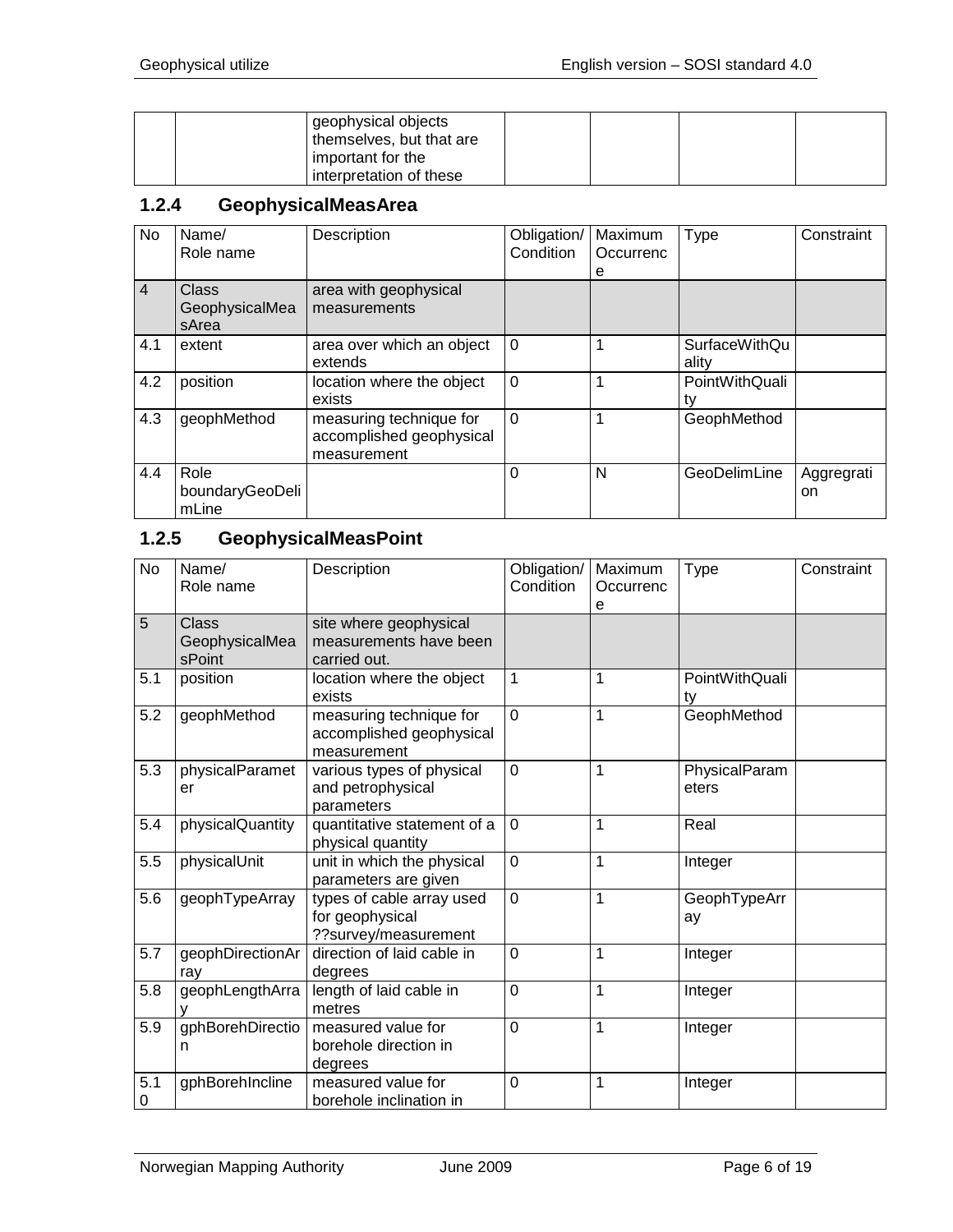|        |                   | dearees                                            |  |      |  |
|--------|-------------------|----------------------------------------------------|--|------|--|
| $-5.1$ | ' gphBorehLength_ | measured value for length<br>of borehole in metres |  | Real |  |

#### <span id="page-6-0"></span>**1.2.6 GeophysicalProfileLine**

| No  | Name/<br>Role name                  | Description                                                                 | Obligation/<br>Condition | Maximum<br>Occurrenc<br>е | <b>Type</b>                 | Constraint |
|-----|-------------------------------------|-----------------------------------------------------------------------------|--------------------------|---------------------------|-----------------------------|------------|
| 6   | Class<br>GeophysicalProfil<br>eLine | profile along which<br>geophysical<br>measurements have been<br>carried out |                          |                           |                             |            |
| 6.1 | centerline                          | course followed by the<br>central part of the object                        |                          |                           | <b>CurveWithQual</b><br>ıtv |            |
| 6.2 | geophMethod                         | measuring technique for<br>accomplished geophysical<br>measurement          | $\Omega$                 |                           | GeophMethod                 |            |
| 6.3 | geophTypeArray                      | types of cable arrays used<br>for geophysical<br>measurement                | $\mathbf{0}$             |                           | GeophTypeArr<br>ay          |            |
| 6.4 | geophDirectionAr<br>ray             | direction of laid cable in<br>degrees                                       | $\Omega$                 |                           | Integer                     |            |
| 6.5 | geophLengthArra                     | length of laid cable in<br>metres                                           | $\mathbf{0}$             |                           | Integer                     |            |

# <span id="page-6-1"></span>**1.2.7 GeophysicallyInterpretedSurface**

| <b>No</b>      | Name/<br>Role name                           | Description                                                                                             | Obligation/<br>Condition | Maximum<br>Occurrenc<br>е | Type                          | Constraint |
|----------------|----------------------------------------------|---------------------------------------------------------------------------------------------------------|--------------------------|---------------------------|-------------------------------|------------|
| $\overline{7}$ | Class<br>GeophysicallyInt<br>erpretedSurface | area containing<br>classification based on the<br>interpretation of<br>geophysically measured<br>values |                          |                           |                               |            |
| 7.1            | extent                                       | area over which an object<br>extends                                                                    | $\mathbf 0$              | 1                         | <b>SurfaceWithQu</b><br>ality |            |
| 7.2            | position                                     | location where the object<br>exists                                                                     | $\mathbf 0$              | $\overline{1}$            | PointWithQuali<br>ty          |            |
| 7.3            | geophMethod                                  | measuring technique for<br>accomplished geophysical<br>measurement                                      | $\overline{0}$           | $\mathbf{1}$              | GeophMethod                   |            |
| 7.4            | physicalParamet<br>er                        | various types of physical<br>and petrophysical<br>parameters                                            | $\overline{0}$           | $\mathbf 1$               | PhysicalParam<br>eters        |            |
| 7.5            | physicalQuantity                             | quantitative statement of a<br>physical quantity                                                        | $\overline{0}$           | 1                         | Real                          |            |
| 7.6            | physicalUnit                                 | unit in which the physical<br>parameters are given                                                      | $\overline{0}$           | 1                         | Integer                       |            |
| 7.7            | geophSurface                                 | classification of various<br>interpreted geophysical<br>surfaces                                        | $\overline{0}$           | $\mathbf{1}$              | GeophSurface                  |            |
| 7.8            | geophStrikeDirec<br>tion                     | measured value for strike<br>direction                                                                  | $\overline{0}$           | 1                         | Integer                       |            |
| 7.9            | geophDipCalcMe                               | method used in qualitative                                                                              | $\mathbf 0$              | 1                         | Integer                       |            |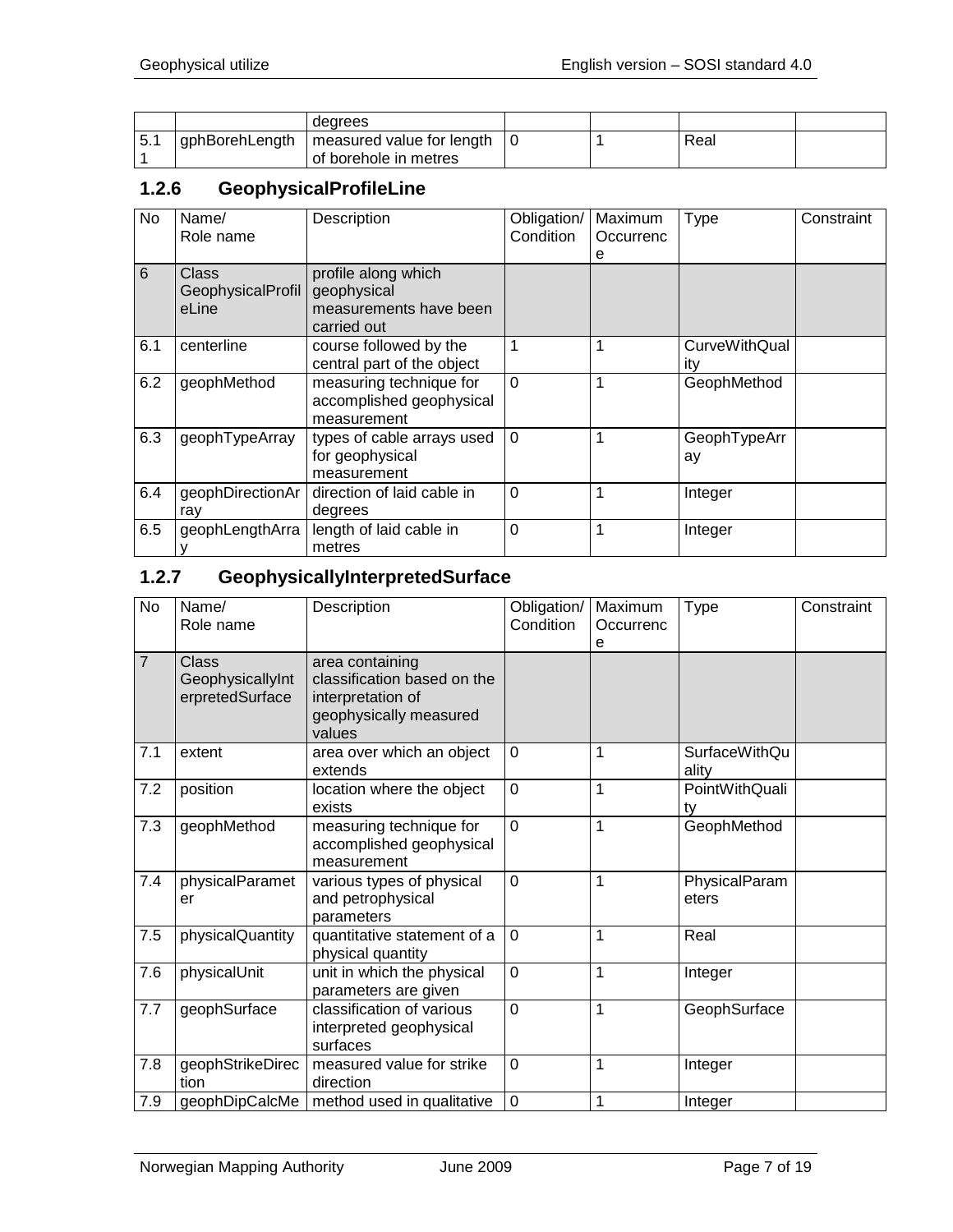|                       |                                  | determination of<br>geophysical dip                                                                                                                                                                                                            |          |   |                                 |                  |
|-----------------------|----------------------------------|------------------------------------------------------------------------------------------------------------------------------------------------------------------------------------------------------------------------------------------------|----------|---|---------------------------------|------------------|
| 7.1<br>0              | geophDipDegree                   | the degree of steepness of<br>geophysical dip                                                                                                                                                                                                  | $\Omega$ | 1 | Integer                         |                  |
| 7.1<br>1              | geophDepthType                   | designation of type of a<br>geophysical depth,<br>calculated by means of<br>more than one method                                                                                                                                               | $\Omega$ | 1 | Integer                         |                  |
| 7.1<br>$\overline{2}$ | geophDepth                       | depth value for<br>geophysical depth in<br>metres                                                                                                                                                                                              | $\Omega$ | 1 | Real                            |                  |
| 7.1<br>3              | geophAnomaly                     | classification of<br>geophysical anomaly<br>strength                                                                                                                                                                                           | $\Omega$ | 1 | GeophAnomal<br>у                |                  |
| 7.1<br>4              | naturalRadioactiv<br>eRadiation  | graduation of natural of<br>radioactive radiation from<br>subsurface<br>Note: Rough classification<br>based on various<br>radiometric examinations.<br>Example: In the case of<br>cesium (Tsjernobyl) and<br>radon. Radioactive hazard<br>area | $\Omega$ | 1 | NaturalRadioa<br>ctiveRadiation |                  |
| 7.1<br>5              | Role<br>boundaryGeoDeli<br>mLine |                                                                                                                                                                                                                                                | $\Omega$ | N | GeoDelimLine                    | Aggregrati<br>on |

# <span id="page-7-0"></span>**1.2.8 GeophysicallyInterpretedLine**

| No  | Name/<br>Role name                        | Description                                                                                             | Obligation/<br>Condition | Maximum<br>Occurrenc<br>е | <b>Type</b>                 | Constraint |
|-----|-------------------------------------------|---------------------------------------------------------------------------------------------------------|--------------------------|---------------------------|-----------------------------|------------|
| 8   | Class<br>GeophysicallyInt<br>erpretedLine | line containing<br>classification based on the<br>interpretation of<br>geophysically measured<br>values |                          |                           |                             |            |
| 8.1 | centerline                                | course followed by the<br>central part of the object                                                    | 1                        | 1                         | <b>CurveWithQual</b><br>ity |            |
| 8.2 | geophMethod                               | measuring technique for<br>accomplished geophysical<br>measurement                                      | $\Omega$                 | 1                         | GeophMethod                 |            |
| 8.3 | physicalParamet<br>er                     | various types of physical<br>and petrophysical<br>parameters                                            | $\mathbf 0$              | 1                         | PhysicalParam<br>eters      |            |
| 8.4 | physicalQuantity                          | quantitative statement of a<br>physical quantity                                                        | $\mathbf 0$              | 1                         | Real                        |            |
| 8.5 | physicalUnit                              | unit in which the physical<br>parameters are given                                                      | 0                        | 1                         | Integer                     |            |
| 8.6 | geophInterpLine<br>Type                   |                                                                                                         | 0                        | 1                         | GeophInterpLi<br>neType     |            |
| 8.7 | geophStrikeDirec<br>tion                  | measured value for strike<br>direction                                                                  | $\mathbf 0$              | 1                         | Integer                     |            |
| 8.8 | geophDipCalcMe                            | method used in qualitative                                                                              | $\mathbf 0$              | 1                         | Integer                     |            |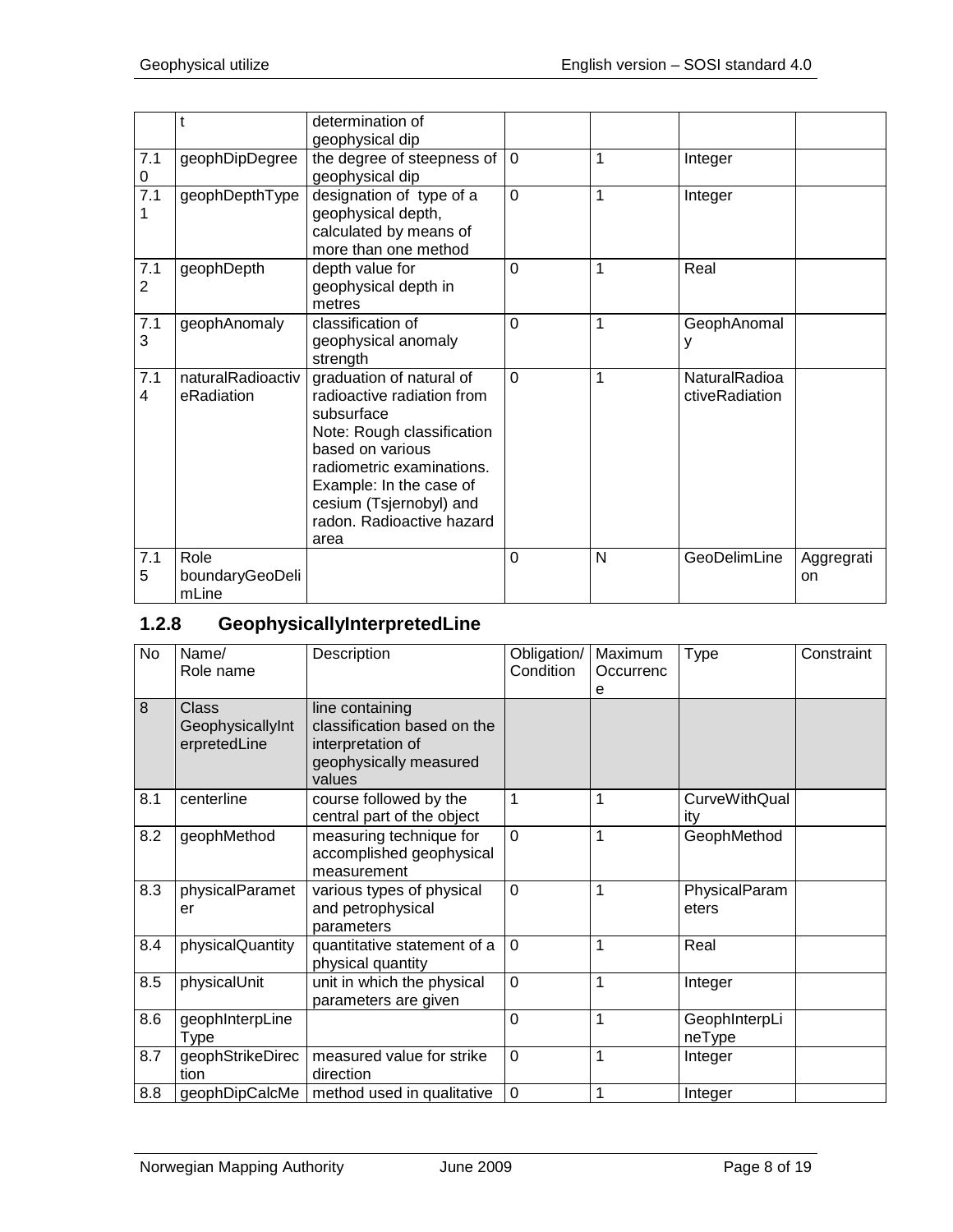|          |                       | determination of<br>geophysical fall degree                                                    |          |                       |
|----------|-----------------------|------------------------------------------------------------------------------------------------|----------|-----------------------|
| 8.9      | geophDipDegree        | the degree of steepness of<br>geophysical dip                                                  | $\Omega$ | Integer               |
| 8.1<br>0 | geophDepthType        | designation of type of<br>geophysical depth,<br>calculated by means of<br>more than one method | $\Omega$ | Integer               |
| 8.1      | geophDepth            | depth value for<br>geophysical depth in<br>metres                                              | 0        | Real                  |
| 8.1<br>2 | geophInterpMeth<br>od | methodology used in<br>interpretation of a<br>geophysical<br>object/signature                  | 0        | GeophInterpM<br>ethod |
| 8.1<br>3 | geophAnomaly          | classification of<br>geophysical anomaly<br>strength                                           | 0        | GeophAnomal           |

# <span id="page-8-0"></span>**1.2.9 GeophysicallyInterpretedPoint**

| <b>No</b>      | Name/<br>Role name                         | Description                                                                                             | Obligation/<br>Condition | Maximum<br>Occurrenc<br>е | <b>Type</b>            | Constraint |
|----------------|--------------------------------------------|---------------------------------------------------------------------------------------------------------|--------------------------|---------------------------|------------------------|------------|
| $\overline{9}$ | Class<br>GeophysicallyInt<br>erpretedPoint | site containing<br>classification based on the<br>interpretation of<br>geophysically measured<br>values |                          |                           |                        |            |
| 9.1            | position                                   | location where the object<br>exists                                                                     | $\mathbf{1}$             | 1                         | PointWithQuali<br>ty   |            |
| 9.2            | geophMethod                                | measuring technique for<br>accomplished geophysical<br>measurement                                      | $\overline{0}$           | 1                         | GeophMethod            |            |
| 9.3            | physicalParamet<br>er                      | various types of physical<br>and petrophysical<br>parameters                                            | $\mathbf 0$              | 1                         | PhysicalParam<br>eters |            |
| 9.4            | physicalQuantity                           | various types of physical<br>and petrophysical<br>parameters                                            | $\mathbf 0$              | 1                         | Real                   |            |
| 9.5            | physicalUnit                               | unit in which the physical<br>parameters are given                                                      | 0                        | 1                         | Integer                |            |
| 9.6            | geophDepthType                             | designation of type of a<br>geophysical depth,<br>calculated by means of<br>more than one method        | $\mathbf 0$              | 1                         | Integer                |            |
| 9.7            | geophDepth                                 | depth value for<br>geophysical depth in<br>metres                                                       | 0                        | 1                         | Real                   |            |
| 9.8            | geophInterpMeth<br>od                      | methodology used in<br>interpretation of a<br>geophysical<br>object/signature                           | $\overline{0}$           | $\mathbf 1$               | GeophInterpM<br>ethod  |            |
| 9.9            | geophAnomaly                               | classification of<br>geophysical anomaly                                                                | $\mathbf 0$              | 1                         | GeophAnomal<br>у       |            |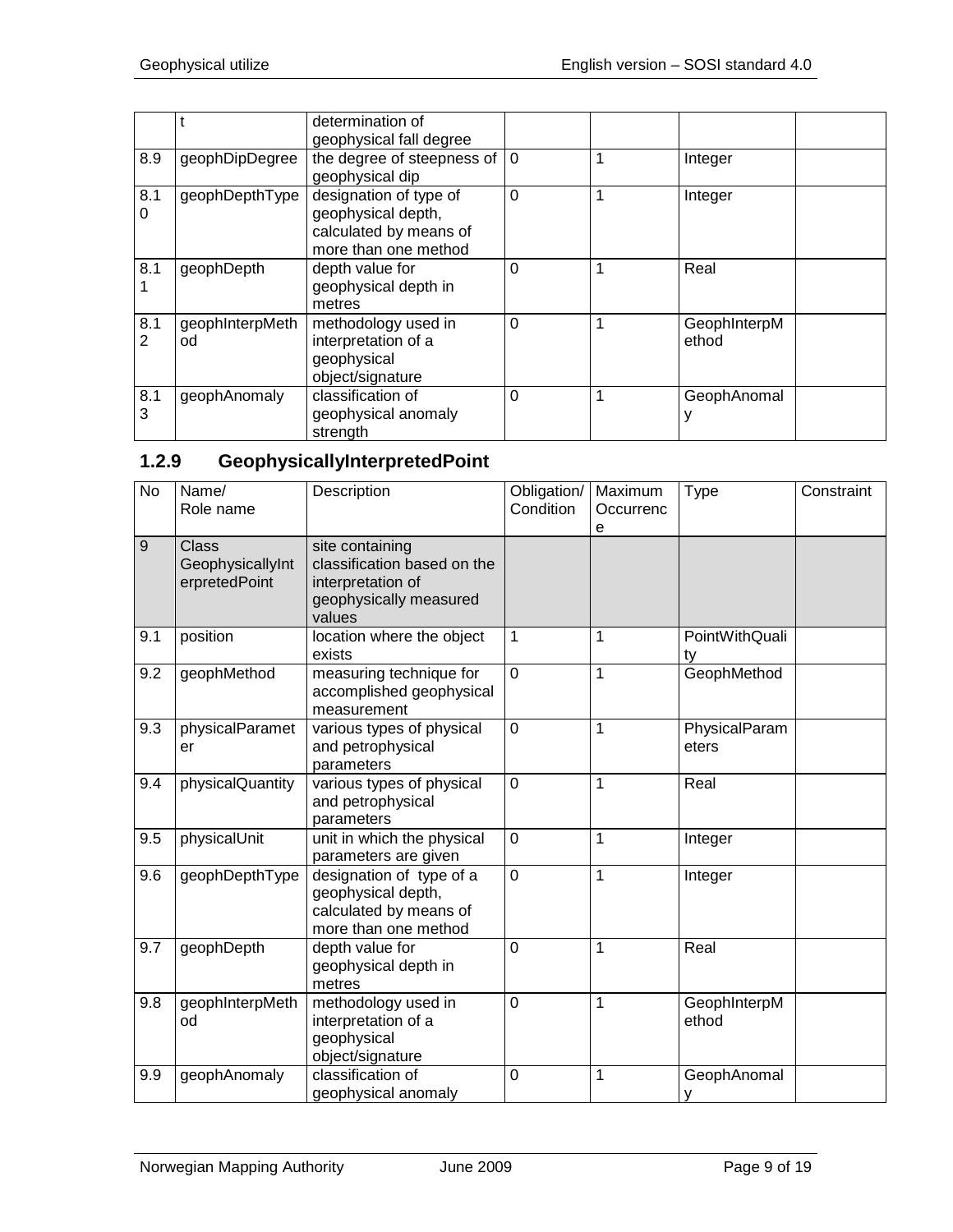#### <span id="page-9-0"></span>**1.2.10 PetrophysicalPoint**

| No       | Name/<br>Role name                     | Description                                                                                                                                            | Obligation/<br>Condition | Maximum<br>Occurrenc | Type                   | Constraint |
|----------|----------------------------------------|--------------------------------------------------------------------------------------------------------------------------------------------------------|--------------------------|----------------------|------------------------|------------|
|          |                                        |                                                                                                                                                        |                          | e                    |                        |            |
| 10       | <b>Class</b><br>PetrophysicalPoi<br>nt | site where bedrock<br>samples have been taken<br>and on which<br>measurements of physical<br>parametres have been<br>carried out in the<br>laboratory. |                          |                      |                        |            |
| 10.      | position                               | location where the object<br>exists                                                                                                                    | 1                        | 1                    | PointWithQuali<br>ty   |            |
| 10.<br>2 | physicalParamet<br>er                  | various types of physical<br>and petrophysical<br>parameters                                                                                           | $\overline{0}$           | 1                    | PhysicalParam<br>eters |            |
| 10.<br>3 | physicalQuantity                       | quantitative statement of a<br>physical quantity                                                                                                       | $\mathbf 0$              | 1                    | Real                   |            |
| 10.<br>4 | physicalUnit                           | unit in which the physical<br>parameters are given                                                                                                     | $\overline{0}$           | 1                    | Integer                |            |
| 10.<br>5 | petrophLithology                       | lithological unit (name of<br>rock type)                                                                                                               | $\overline{0}$           | 1                    | Integer                |            |
| 10.<br>6 | petrophMetamor<br>phism                | the degree of conversion<br>of the bedrock                                                                                                             | $\overline{0}$           | $\overline{1}$       | CharacterStrin         |            |
| 10.<br>7 | petrophStratigrap<br>hy                | designation of stratigraphic<br>unit                                                                                                                   | $\mathbf 0$              | $\mathbf{1}$         | CharacterStrin         |            |

#### <span id="page-9-1"></span>**1.2.11 Association <<Topo>> GeophysicallyInterpretedSurface-GeoDelimLine**

| No       | Name/<br>Role name                                                  | Description | Obligation/<br>Condition | Maximum<br>Occurrenc<br>e | <b>Type</b>                             | Constraint      |
|----------|---------------------------------------------------------------------|-------------|--------------------------|---------------------------|-----------------------------------------|-----------------|
| 11       | Association<br>GeophysicallyInt<br>erpretedSurface-<br>GeoDelimLine |             |                          |                           |                                         |                 |
| 11.      | Role<br>boundaryGeoDeli<br>mLine                                    |             | 0                        | N                         | GeoDelimLine                            | Aggregatio<br>n |
| 11.<br>2 | Role<br>(unnamed)<br>GeophysicallyInt<br>erpretedSurface            |             | $\Omega$                 |                           | Geophysicallyl<br>nterpretedSurf<br>ace |                 |

#### <span id="page-9-2"></span>**1.2.12 Association <<Topo>> GeophysicalMeasArea-GeoDelimLine**

| No | Name/<br>Role name                                             | Description | Obligation/   Maximum<br>Condition | <b>Occurrenc</b><br>e | Type | Constraint |
|----|----------------------------------------------------------------|-------------|------------------------------------|-----------------------|------|------------|
| 12 | Association<br>GeophysicalMea<br>sArea-<br><b>GeoDelimLine</b> |             |                                    |                       |      |            |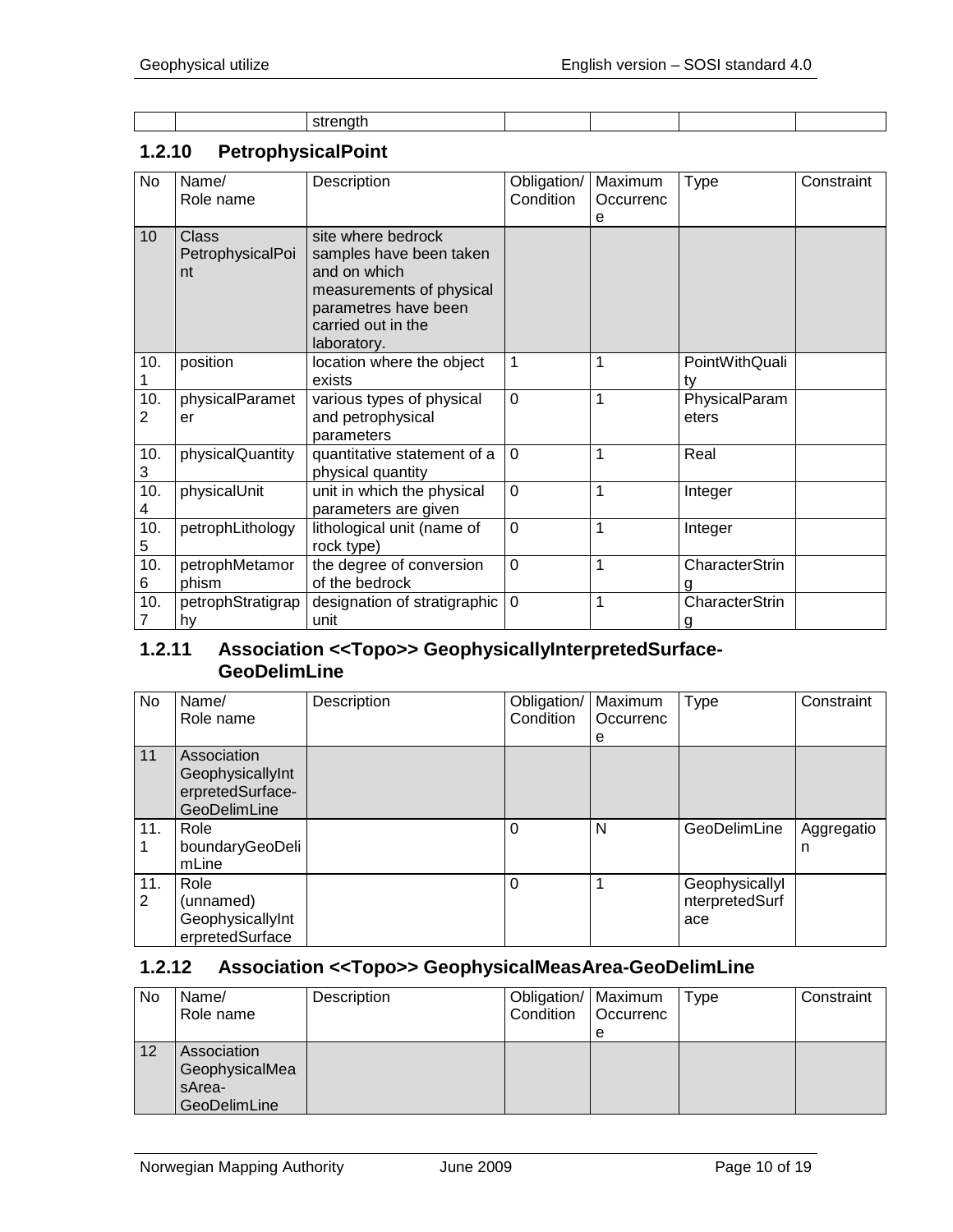| 12. | Role            |  | N | GeoDelimLine | Aggregatio |
|-----|-----------------|--|---|--------------|------------|
|     | boundaryGeoDeli |  |   |              |            |
|     | mLine           |  |   |              |            |
| 12. | Role            |  |   | GeophysicalM |            |
| 2   | (unnamed)       |  |   | easArea      |            |
|     | GeophysicalMea  |  |   |              |            |
|     | sArea           |  |   |              |            |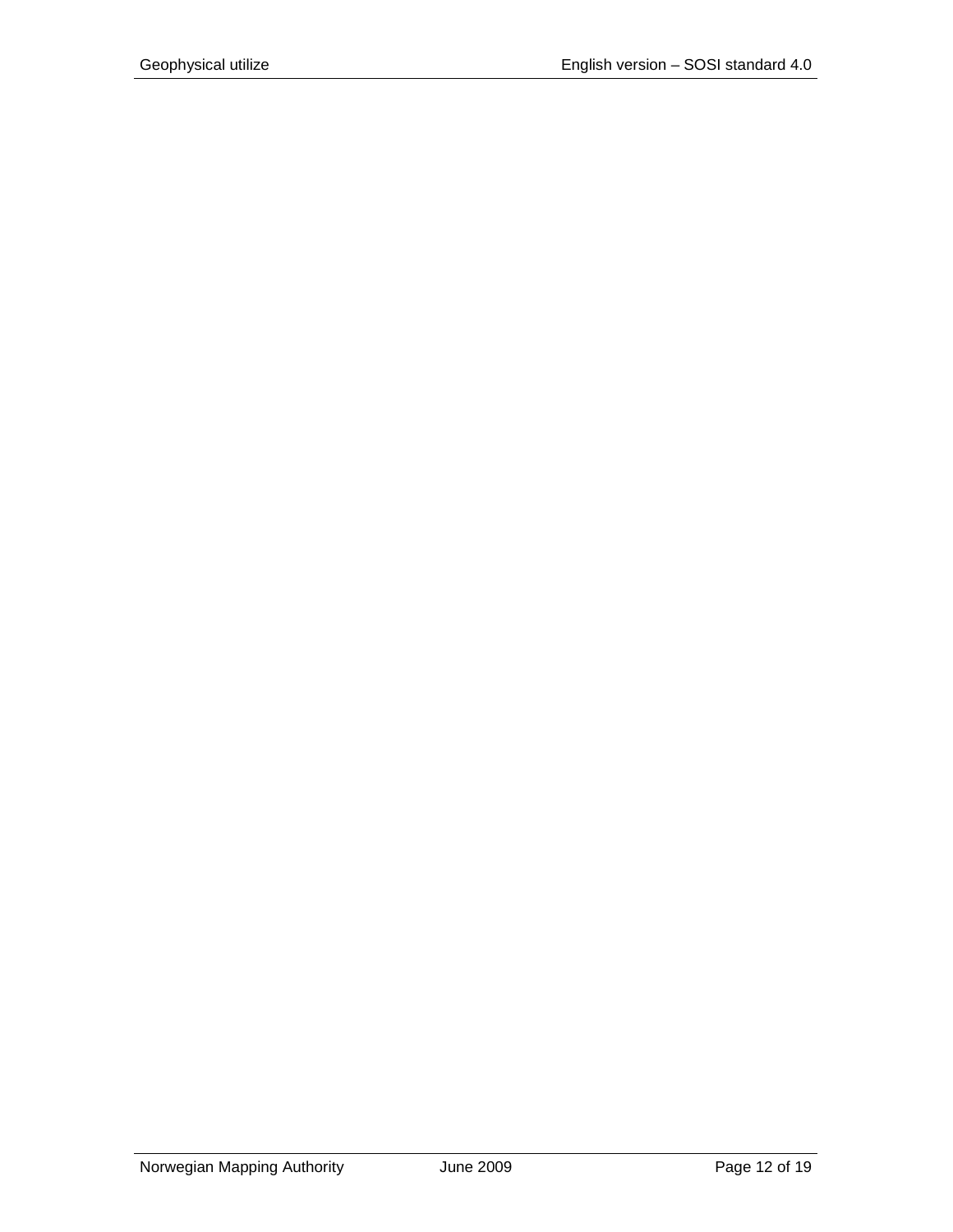## **1.2.12.1 CodeLists**

#### **1.2.12.1.1 <<CodeList>> PhysicalUnit**

<span id="page-12-1"></span><span id="page-12-0"></span>

| Nr             | Code name     | Definition/Description                          | Code            |
|----------------|---------------|-------------------------------------------------|-----------------|
| $\overline{1}$ | CodeList      | unit in which the physical parameters are given |                 |
|                | PhysicalUnit  |                                                 |                 |
| 1.1            | m/s           |                                                 | 10              |
| 1.2            | ohmm          |                                                 | $\overline{20}$ |
| 1.3            | mS/m          |                                                 | 30              |
| 1.4            | m/ns          |                                                 | 40              |
| 1.5            | ns            |                                                 | 50              |
| 1.6            | ms            |                                                 | 55              |
| 1.7            | mGal          |                                                 | 60              |
| 1.8            | nT            |                                                 | 70              |
| 1.9            | nT/m          |                                                 | 80              |
| 1.10           | $\frac{9}{6}$ |                                                 | 90              |
| 1.11           | c/s           |                                                 | 100             |
| 1.12           | microV        |                                                 | 110             |
| 1.13           | mV            |                                                 | 112             |
| 1.14           | V             |                                                 | 115             |
| 1.15           | PT/m          |                                                 | 130             |
| 1.16           | kg/m3         |                                                 | 150             |
| 1.17           | оC            |                                                 | 160             |
| 1.18           | H/m           |                                                 | 190             |
| 1.19           | F/m           |                                                 | 200             |
| 1.20           | kBq/m2        |                                                 | 210             |
| 1.21           | m             |                                                 | 220             |
| 1.22           | Undefined     |                                                 | 300             |

#### **1.2.12.1.2 <<CodeList>> PhysicalParameters**

<span id="page-12-2"></span>

| l Nr<br>nd.<br>nition.<br>Description<br>$\sim$<br>nome<br>ouu |  |  |  |  |
|----------------------------------------------------------------|--|--|--|--|
|----------------------------------------------------------------|--|--|--|--|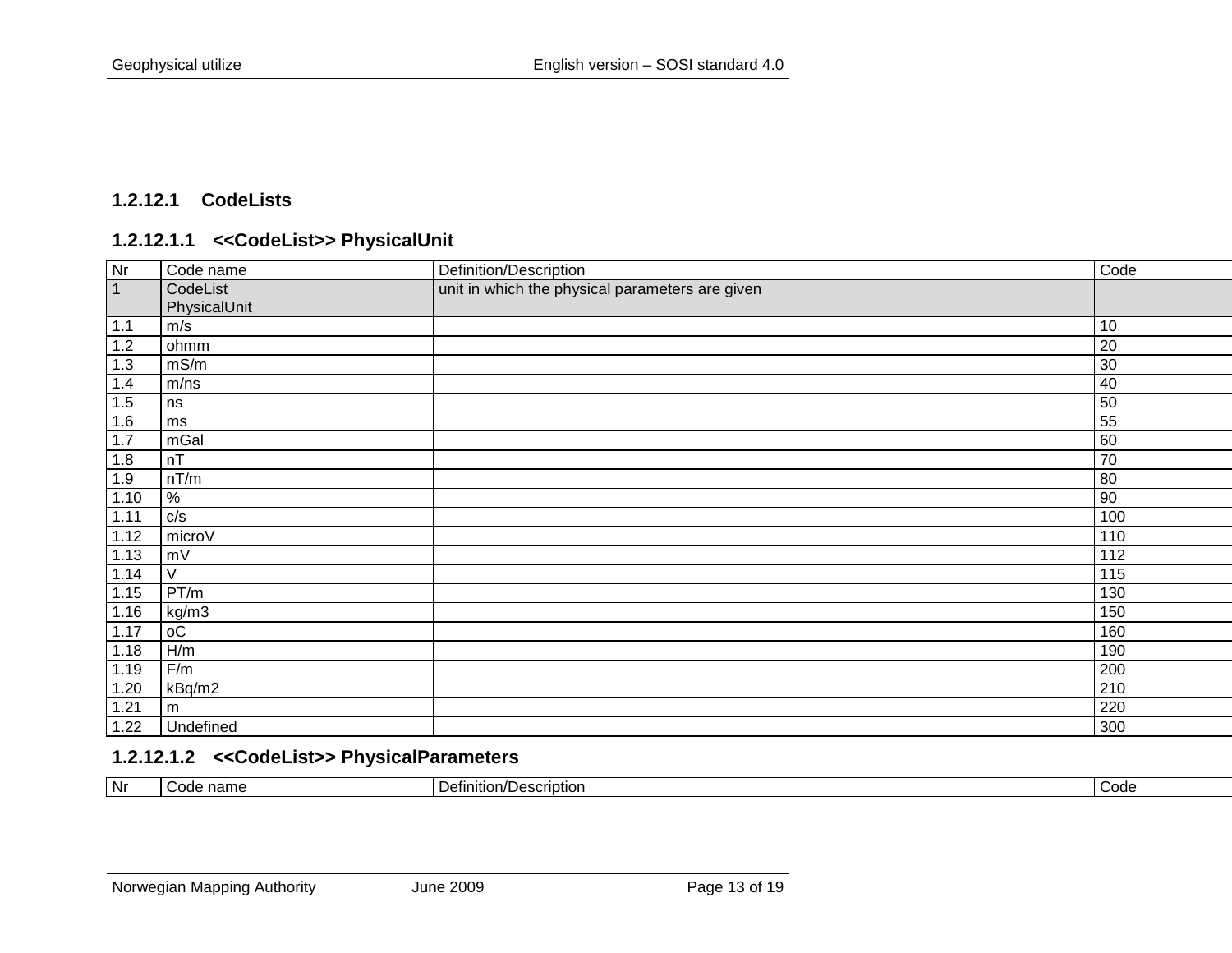| $\overline{2}$   | CodeList                            | various types of physical and petrophysical parameters |                  |
|------------------|-------------------------------------|--------------------------------------------------------|------------------|
|                  | PhysicalParameters                  |                                                        |                  |
| 2.1              | Seismic velocity                    |                                                        | 10               |
| $\overline{2.2}$ | Resistivity                         |                                                        | 20               |
| 2.3              | Apparent resistivity                |                                                        | 25               |
| 2.4              | Conductivity                        |                                                        | 30               |
| 2.5              | Apparent conductivity               |                                                        | 35               |
| $2.6\,$          | EM wave velocity                    |                                                        | 40               |
| $\overline{2.7}$ | Time                                |                                                        | 50               |
| 2.8              | Bouguer anomaly                     |                                                        | 60               |
| 2.9              | Magnetic field strength             |                                                        | $\overline{70}$  |
| 2.10             | Magnetic gradient value             |                                                        | 80               |
| 2.11             | IP value                            |                                                        | 90               |
| 2.12             | Countings                           |                                                        | 100              |
| 2.13             | Voltage                             |                                                        | 110              |
| 2.14             | Field weakening                     |                                                        | 120              |
| 2.15             | Time constant                       |                                                        | 130              |
| 2.16             | Remanent magnetisation, declination |                                                        | 140              |
| 2.17             | Remanent magnetisation, inclination |                                                        | 141              |
| 2.18             | Density                             |                                                        | 150              |
| 2.19             | Temperatur                          |                                                        | 160              |
| 2.20             | Magnetic susceptibility             |                                                        | 170              |
| 2.21             | Q value                             |                                                        | 180              |
| 2.22             | Magnetic permeability               |                                                        | 190              |
| 2.23             | Dielectricity                       |                                                        | 200              |
| 2.24             | <b>Concentration Cs-137</b>         |                                                        | $\overline{210}$ |
| 2.25             | Depth, magnetic basement            |                                                        | 220              |
| 2.26             | Penetration depth, ground           |                                                        | 225              |
|                  | penetrating radar                   |                                                        |                  |
| 2.27             | Depth, reflector                    |                                                        | 230              |
| 2.28             | Level, reflector                    |                                                        | 231              |
| 2.29             | Depth, refractor                    |                                                        | 235              |
| 2.30             | Level, refractor                    |                                                        | 236              |
| 2.31             | Depth, conductor of electricity     |                                                        | 240              |
| 2.32             | Level, electrical conductor         |                                                        | 241              |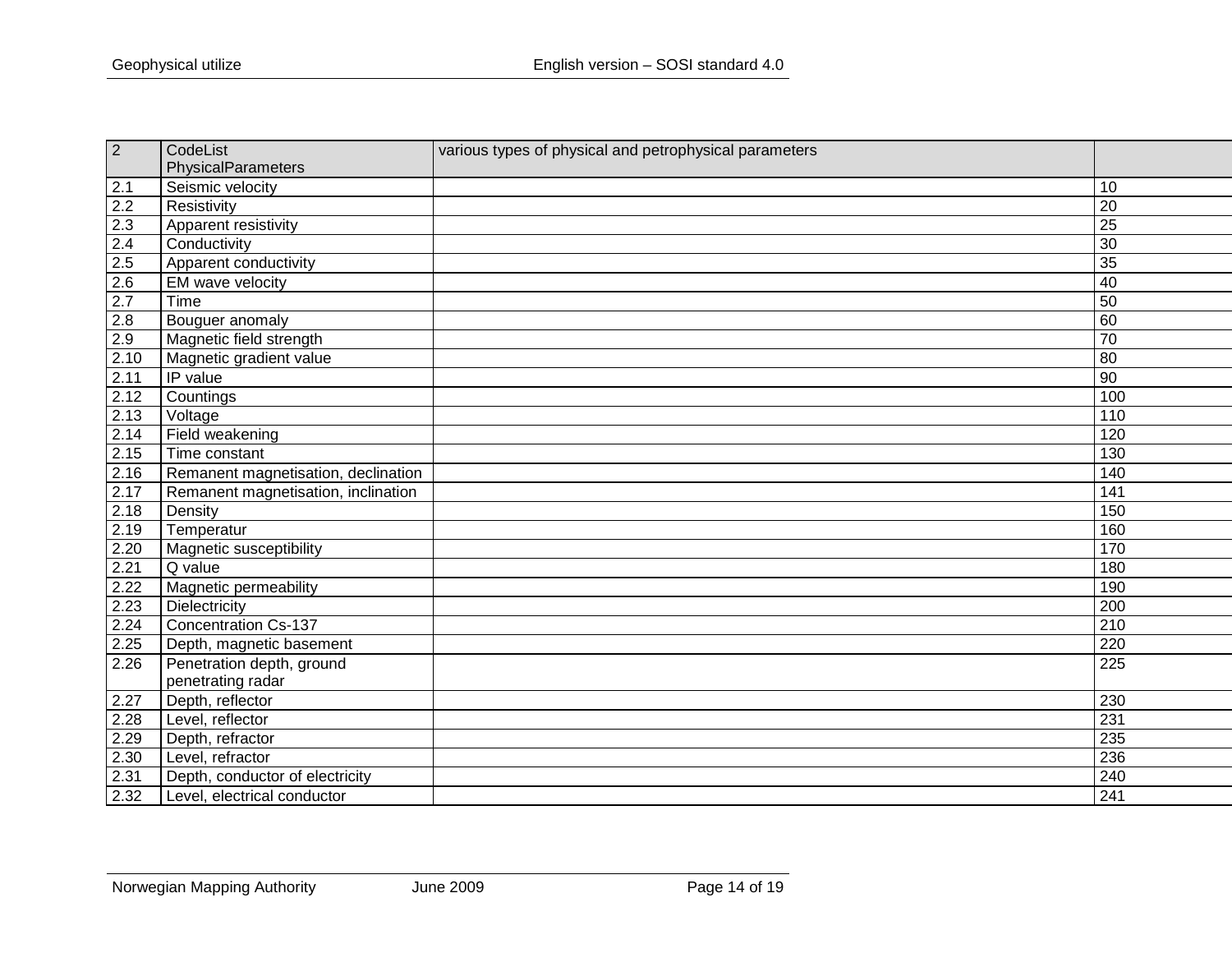#### **1.2.12.1.3 <<CodeList>> GeophDipType**

| Nr  | Code name                            | Definition/Description                                             | Code |
|-----|--------------------------------------|--------------------------------------------------------------------|------|
| 3   | CodeList                             | method used in qualitative determination of geophysical dip degree |      |
|     | GeophDipType                         |                                                                    |      |
| 3.1 | Value calculated from magnetic       |                                                                    | 10   |
|     | modelling                            |                                                                    |      |
| 3.2 | Dip direction interpreted from shape |                                                                    | -20  |
|     | of curve                             |                                                                    |      |

# **1.2.12.1.4 <<CodeList>> GeophAnomaly**

<span id="page-14-0"></span>

| <b>Nr</b>      | Code name                   | Definition/Description                                                                | Code |
|----------------|-----------------------------|---------------------------------------------------------------------------------------|------|
| $\overline{4}$ | CodeList                    | Note: Often used for electrical and<br>classification of geophysical anomaly strength |      |
|                | GeophAnomaly                | electromagnetic methods                                                               |      |
| 4.1            | Very strong                 |                                                                                       |      |
| 4.2            | Strong                      |                                                                                       | 20   |
| 4.3            | Medium                      |                                                                                       | 30   |
| 4.4            | Weak                        |                                                                                       | -40  |
| 4.5            | Very weak                   |                                                                                       | 50   |
| 4.6            | Reduced penetration, ground |                                                                                       | l 90 |
|                | penetrating radar           |                                                                                       |      |

#### **1.2.12.1.5 <<CodeList>> GeophDepthType**

<span id="page-14-2"></span><span id="page-14-1"></span>

| Nr               | Code name                              | Definition/Description                                                                    | Code |
|------------------|----------------------------------------|-------------------------------------------------------------------------------------------|------|
| 5                | CodeList                               | designation of the type of geophysical depth, calculated by means of more than one method |      |
|                  | GeophDepthType                         |                                                                                           |      |
| 5.1              | Penetration depth, ground              |                                                                                           | -10  |
|                  | penetrating radar                      |                                                                                           |      |
| $\overline{5.2}$ | Depth to reflector, ground penetrating |                                                                                           | -20  |
|                  | radar                                  |                                                                                           |      |
| 5.3              | Level, reflector (ground penetrating   |                                                                                           | 21   |
|                  | radar))                                |                                                                                           |      |
| 5.4              | Depth to reflector, reflection seismic |                                                                                           | 30   |
| 5.5              | Level, reflector (reflection seismic)  |                                                                                           | 31   |
| 5.6              | Depth to refractor                     |                                                                                           | 40   |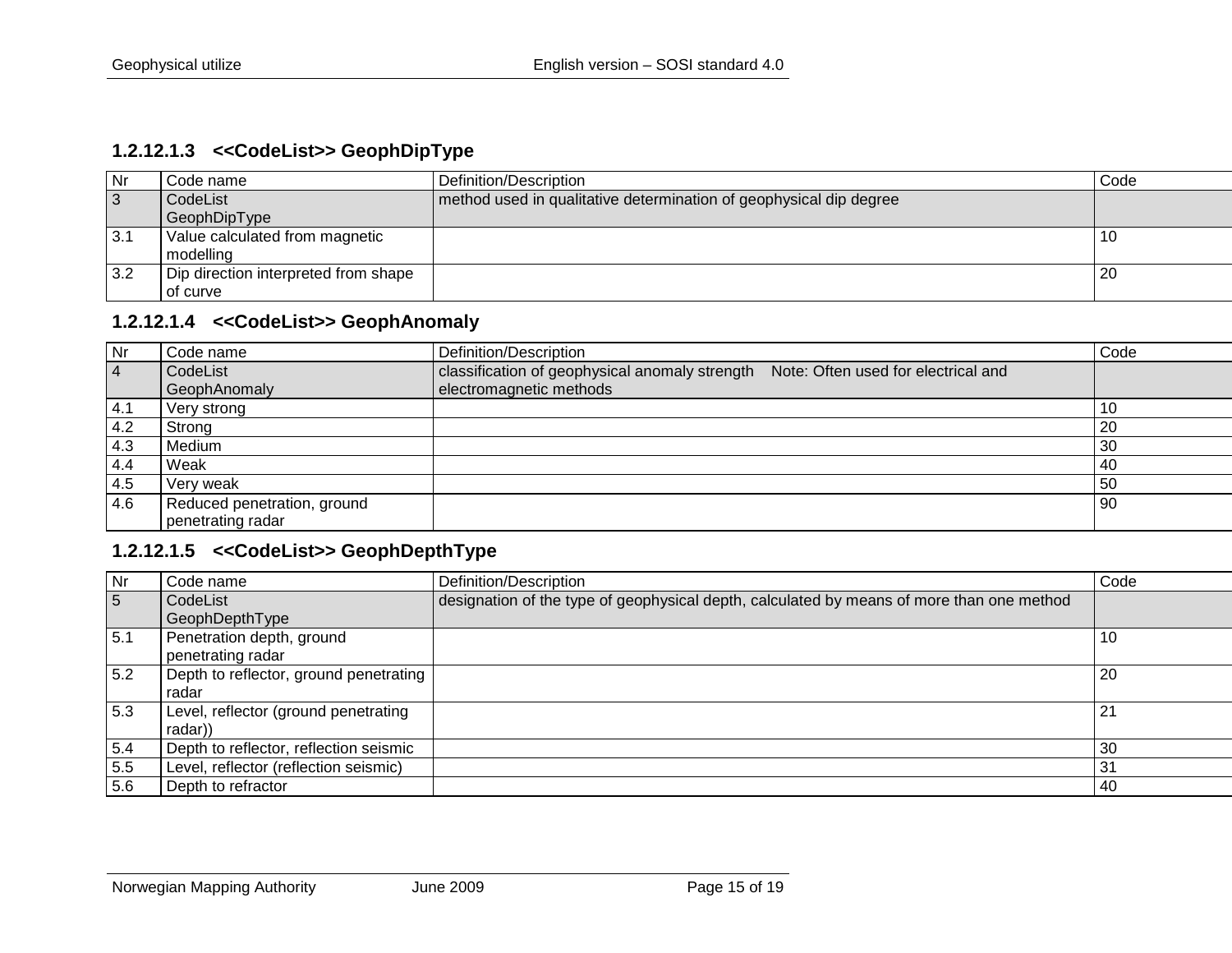| 5.7  | refractor<br>Level               |     |
|------|----------------------------------|-----|
| 5.8  | Depth to magnetic basement       | -50 |
| 5.9  | Depth to electrical conductor    | 60  |
| 5.10 | , electrical conductor<br>Level, | 6   |

# **1.2.12.1.6 <<CodeList>> GeophDipDegree**

| Nr  | Code name              | Definition/Description                     | Code |
|-----|------------------------|--------------------------------------------|------|
| 6   | CodeList               | the degree of steepness of geophysical dip |      |
|     | <b>GeophDipDegree</b>  |                                            |      |
| 6.1 | Steep (60-90°)         |                                            | -16  |
| 6.2 | Medium (30-60°)        |                                            | -20  |
| 6.3 | Gently sloping (0-30°) |                                            | -30  |
| 6.4 | Uncertain              |                                            | -40  |

#### **1.2.12.1.7 <<CodeList>> GeophSurface**

<span id="page-15-1"></span><span id="page-15-0"></span>

| Nr             | Code name                              | Definition/Description                                     | Code |
|----------------|----------------------------------------|------------------------------------------------------------|------|
| $\overline{7}$ | CodeList                               | classification of various interpreted geophysical surfaces |      |
|                | GeophSurface                           |                                                            |      |
| 7.1            | Distinct magnetic band                 |                                                            |      |
| 7.2            | Deep magnetic band                     |                                                            | 2    |
| 7.3            | Diffuse, strong magnetic band          |                                                            | 3    |
| 7.4            | Diffuse, weak magnetic band            |                                                            | 4    |
| 7.5            | Discordant magnetic band               |                                                            | 5    |
| 7.6            | Banded magnetisation pattern, low      |                                                            | 10   |
|                | mag. level                             |                                                            |      |
| 7.7            | Banded magnetisation pattern,          |                                                            | 11   |
|                | medium mag. level                      |                                                            |      |
| 7.8            | Banded magnetisation pattern, high     |                                                            | 12   |
|                | mag. level                             |                                                            |      |
| 7.9            | Irregular mag. pattern, low mag. level |                                                            | 13   |
| 7.10           | Irregular mag.pattern, medium mag.     |                                                            | 14   |
|                | level                                  |                                                            |      |
| 7.11           | Irregular mag.pattern, high mag. level |                                                            | 15   |
| 7.12           | Good electrical conductor              |                                                            | 50   |
| 7.13           | Medium good electrical conductor       |                                                            | 51   |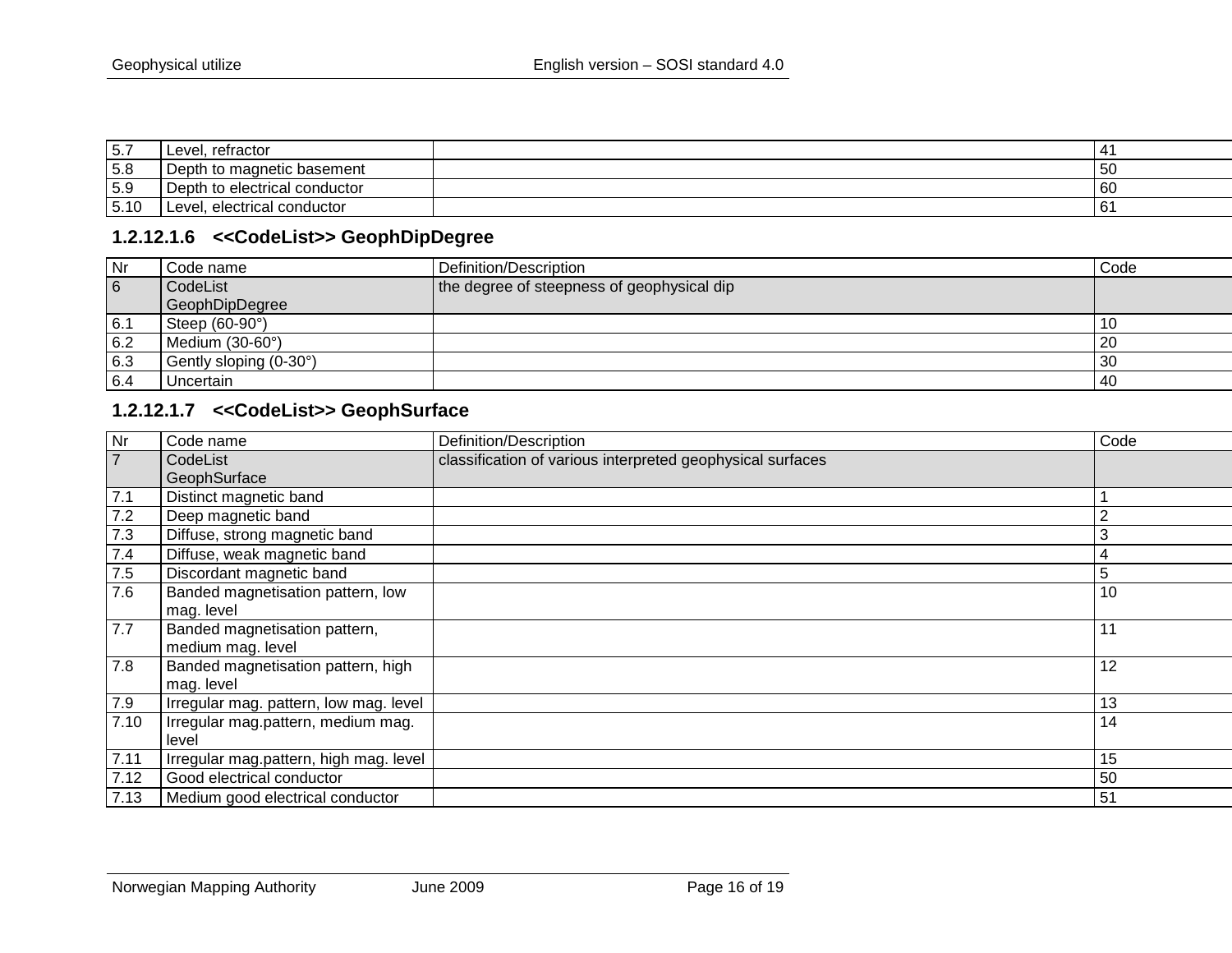| $\rightarrow$ $\rightarrow$ $\rightarrow$<br>. | Wea<br>i conductoi<br>rıcal<br>$\sim$ $\sim$<br><u>.</u>       | ັບ∠ |
|------------------------------------------------|----------------------------------------------------------------|-----|
| 7.4 <sub>F</sub><br>.                          | .<br>unspecified<br>nonhom<br>$\sim$<br>— и.<br>uaw.<br>.<br>. | -90 |

#### **1.2.12.1.8 <<CodeList>> GeophPointInfo**

| Nr  | Code name:        | Definition/Description                                                                    | Code |
|-----|-------------------|-------------------------------------------------------------------------------------------|------|
| 8   | CodeList          | point objects that are not geophysical objects themselves, but that are important for the |      |
|     | GeophPointInfo    | I interpretation of these                                                                 |      |
| 8.1 | l Earth electrode |                                                                                           |      |
| 8.2 | Noise source      |                                                                                           |      |

#### **1.2.12.1.9 <<CodeList>> GeophInterpLineType**

<span id="page-16-0"></span>

| $\overline{\mathsf{N}}$ r | Code name                        | Definition/Description                                           | Code |
|---------------------------|----------------------------------|------------------------------------------------------------------|------|
| 9                         | CodeList                         | line types determined on the basis of geophysical interpretation |      |
|                           | GeophInterpLineType              |                                                                  |      |
| 9.1                       | Distinct magnetic band           |                                                                  |      |
| 9.2                       | Deep magnetic band??             |                                                                  | 2    |
| 9.3                       | Diffuse, strong magnetic band    |                                                                  | 3    |
| 9.4                       | Diffuse, weak magnetic band      |                                                                  | 4    |
| 9.5                       | Discordant magnetic band         |                                                                  | 5    |
| 9.6                       | Distinct magnetic contact        |                                                                  | 10   |
| 9.7                       | Discordant magnetic contact      |                                                                  | 11   |
| 9.8                       | Diffuse magnetic contact         |                                                                  | 12   |
| 9.9                       | Antiform, certain                |                                                                  | 20   |
| 9.10                      | Antiform, uncertain              |                                                                  | 21   |
| 9.11                      | Synform, certain                 |                                                                  | 22   |
| 9.12                      | Synform, uncertain               |                                                                  | 23   |
| 9.13                      | Magnetic dislocation             |                                                                  | 30   |
| 9.14                      | Good electrical conductor        |                                                                  | 50   |
| 9.15                      | Medium good electrical conductor |                                                                  | 51   |
| 9.16                      | Weak electrical conductor        |                                                                  | 52   |
| 9.17                      | Geophysical line, unspecified    |                                                                  | 90   |

#### <span id="page-16-1"></span>**1.2.12.1.10 <<CodeList>> GeophLineInfo**

<span id="page-16-2"></span>

| <b>Nr</b> | $\sim$<br>name<br>. . | ∵≀efinition/∟<br>criptioi<br>. | Code |
|-----------|-----------------------|--------------------------------|------|
|-----------|-----------------------|--------------------------------|------|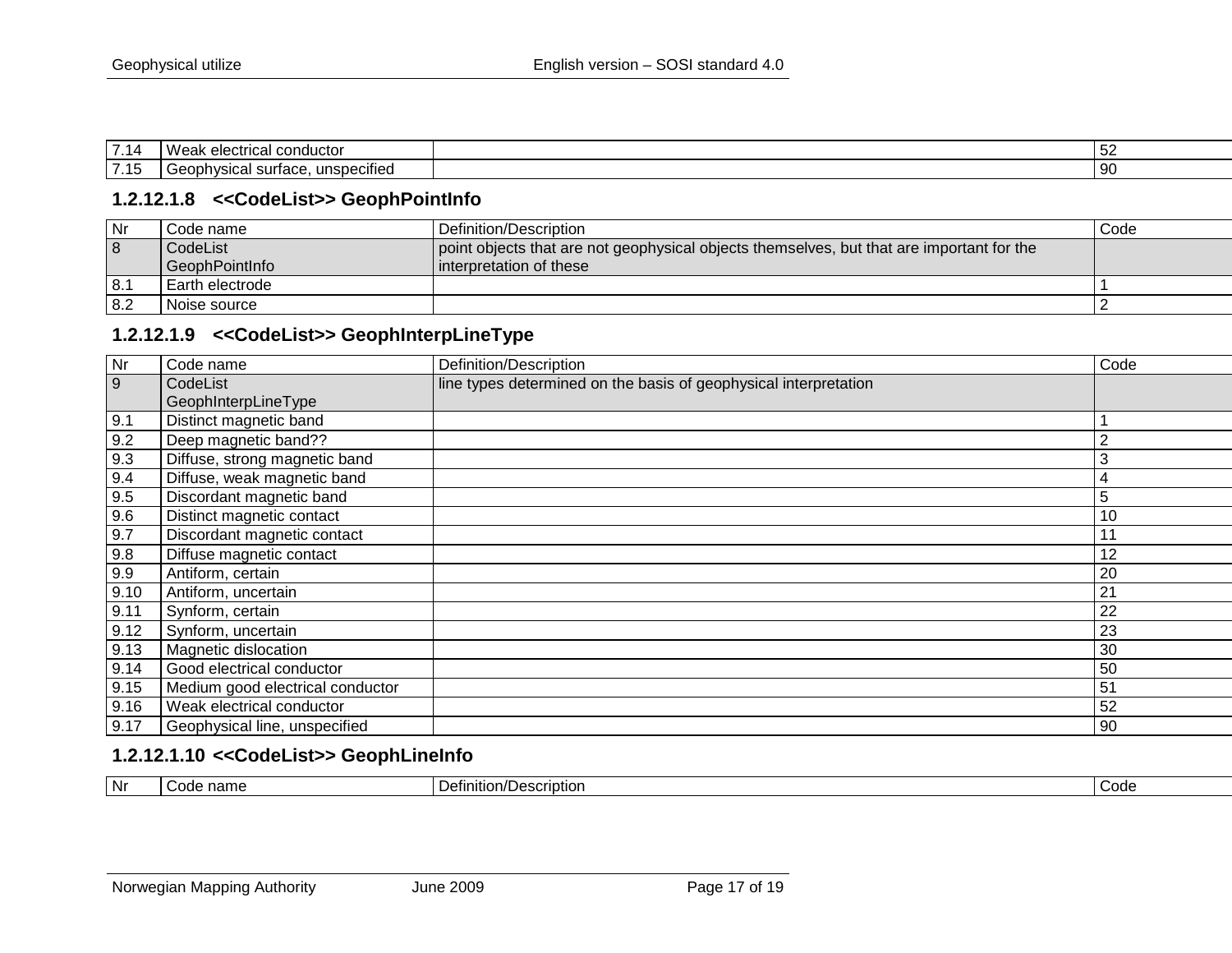| 10   | l CodeList             | line objects that are not geophysical objects themselves, but that are important for the |  |
|------|------------------------|------------------------------------------------------------------------------------------|--|
|      | GeophLineInfo          | Interpretation of these                                                                  |  |
| 10.1 | Noise source           |                                                                                          |  |
| 10.2 | Earth cable            |                                                                                          |  |
| 10.3 | <b>Energizing loop</b> |                                                                                          |  |

# **1.2.12.1.11 <<CodeList>> GeophMethod**

<span id="page-17-0"></span>

| $\overline{N}$  | Code name                              | Definition/Description                                       | Code |
|-----------------|----------------------------------------|--------------------------------------------------------------|------|
| $\overline{11}$ | CodeList                               | measuring technique for accomplished geophysical measurement |      |
|                 | GeophMethod                            |                                                              |      |
| 11.1            | Magnetic total field, aeroplane        |                                                              | 10   |
| 11.2            | Magnetic total field, helicopter       |                                                              | 20   |
| 11.3            | Magnetic total field, ground           |                                                              | 30   |
| 11.4            | Vertical magnetic gradient, aeroplane  |                                                              | 40   |
| 11.5            | Vertical magnetic gradient, helicopter |                                                              | 50   |
| 11.6            | Vertical magnetic gradient, ground     |                                                              | 60   |
| 11.7            | Magnetic susceptibility                |                                                              | 70   |
| 11.8            | Gravimetry                             |                                                              | 80   |
| 11.9            | Radiometric, helicopter                |                                                              | 90   |
| 11.10           | Radiometric, ground                    |                                                              | 100  |
| 11.11           | Radon                                  |                                                              | 110  |
| 11.12           | VLF, helicopter                        |                                                              | 120  |
| 11.13           | VLF, ground                            |                                                              | 130  |
| 11.14           | EM, helicopter                         |                                                              | 140  |
| 11.15           | EM, ground                             |                                                              | 150  |
|                 | 11.16 Ground penetrating radar         |                                                              | 180  |
| 11.17           | Conductivity/resistivity               |                                                              | 190  |
| 11.18           | IP                                     |                                                              | 220  |
| 11.19           | <b>SP</b>                              |                                                              | 230  |
| 11.20           | CP                                     |                                                              | 240  |
| 11.21           | Reflection seismic                     |                                                              | 250  |
| 11.22           | Refraction seismic                     |                                                              | 270  |
| 11.23           | Temperatur                             |                                                              | 280  |
| 11.24           | Neutron log                            |                                                              | 290  |
| 11.25           | Gamma log                              |                                                              | 300  |